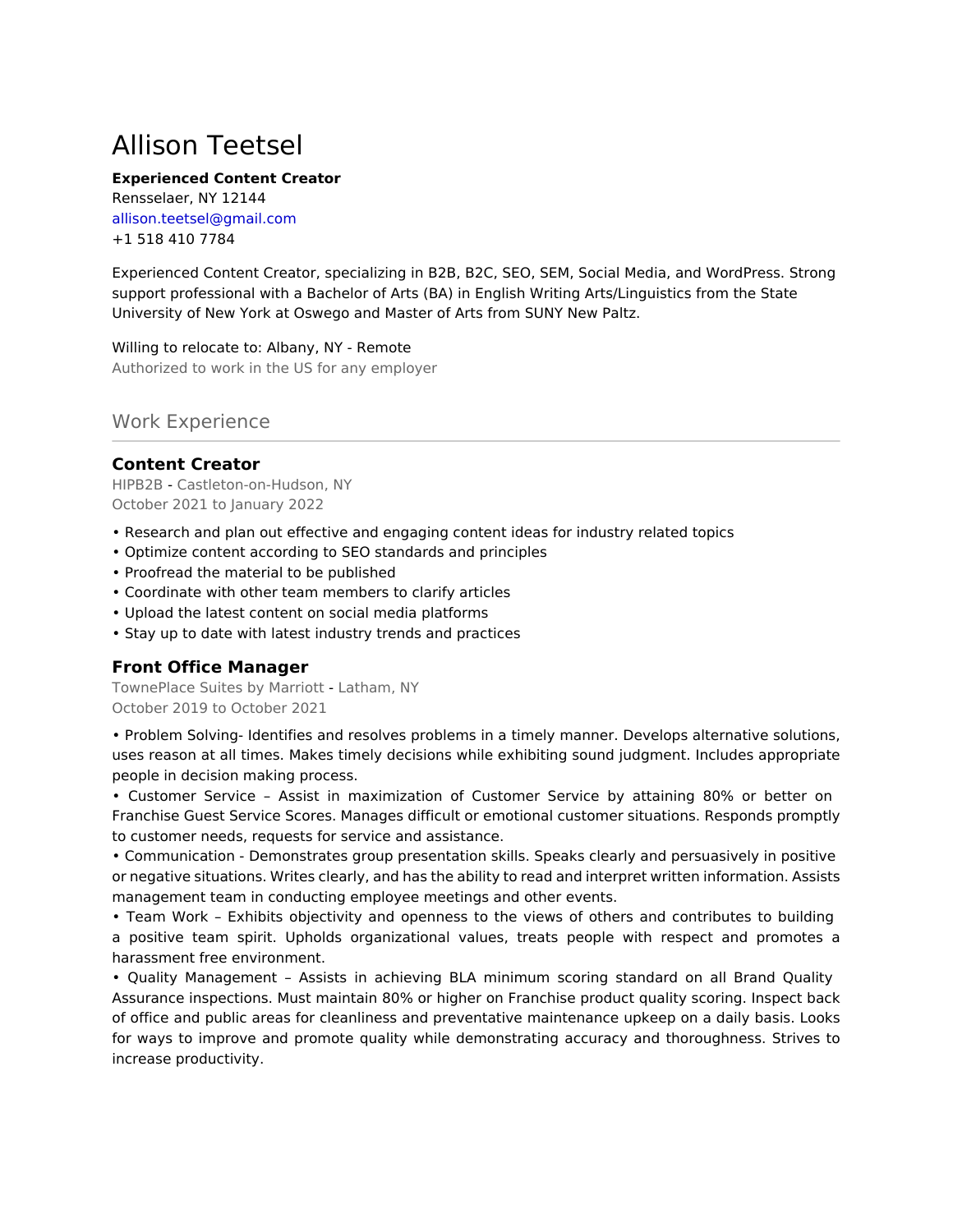• Adaptability – Able to deal with frequent change, delays or unexpected events, changing approach or method to best fit a situation.

• Initiative - Meets challenges with resourcefulness, generates suggestion for improving work and takes responsibility for own actions. Asks for and offers help when needed.

• People Management – Ensures each employee completes orientation and required brand training. Ensure proper and timely execution of all employee related documentation (i.e. new hire paperwork, separation reporting, status changes, benefits documentation, etc.). Maintains effective employee relations programs within the hotel. Provides regular performance feedback to all employees. Manages difficult or emotional employee situations. Develops subordinates skills and encourages growth.

• Compliance – Assists in ensuring all internal BLA communication is posted as required. Adheres to all polices and procedures required by Buffalo Lodgings internal audit system including but not limited to cash flow, direct billing accounts, credit card payments, registration and reservation cards. Maintains confidentiality.

• Business Acumen – Accurately forecast schedule changes based on forecasted occupancy. Performs Front Desk shifts as needed to ensure efficient operations.

#### **Freelance Copywriter, Content Manager, and Virtual Assistant**

Allison Gray Teetsel Copywriting and Web Services - Rensselaer, NY January 2008 to October 2021

Identify marketing campaign objectives and develop comprehensive cross-platform strategies.

- Create engaging, informative content, including webpage copy, press releases, blog posts, and articles.
- Conduct original research and write features for locally-based news publications.
- Promote performance events using traditional and online media channels.
- Perform thorough website reviews to determine SEO needs and opportunities.
- Research and write original blog posts for an industry-specific blog.
- Create, moderate, and organize content for a Facebook group with 1,200+ members.

## **Front Desk Supervisor**

Residence Inn by Marriott - Kingston, NY May 2018 to November 2019

Supervised a staff of 5 full-time associates. Provided direct support to the AGM. Assisted the DOS with group reservations and sales leads.

## **Guest Service Agent**

Residence Inn by Marriott - Kingston, NY May 2016 to May 2018

• Professionally greets, registers, obtain pertinent information and establishes credit prior to assigning rooms to guests.

• Identifies the needs of each guest and provides relevant information regarding the hotel services and amenities. Responds to all guest requests in a timely manner.

• Takes reservations from incoming callers while providing superior service and inputs all information into the hotel management system. Updates and cancels reservations in the system as requested by the guest.

## **Content Strategist and Blog Editor-in-Chief**

DragonSearch - Kingston, NY 2010 to 2011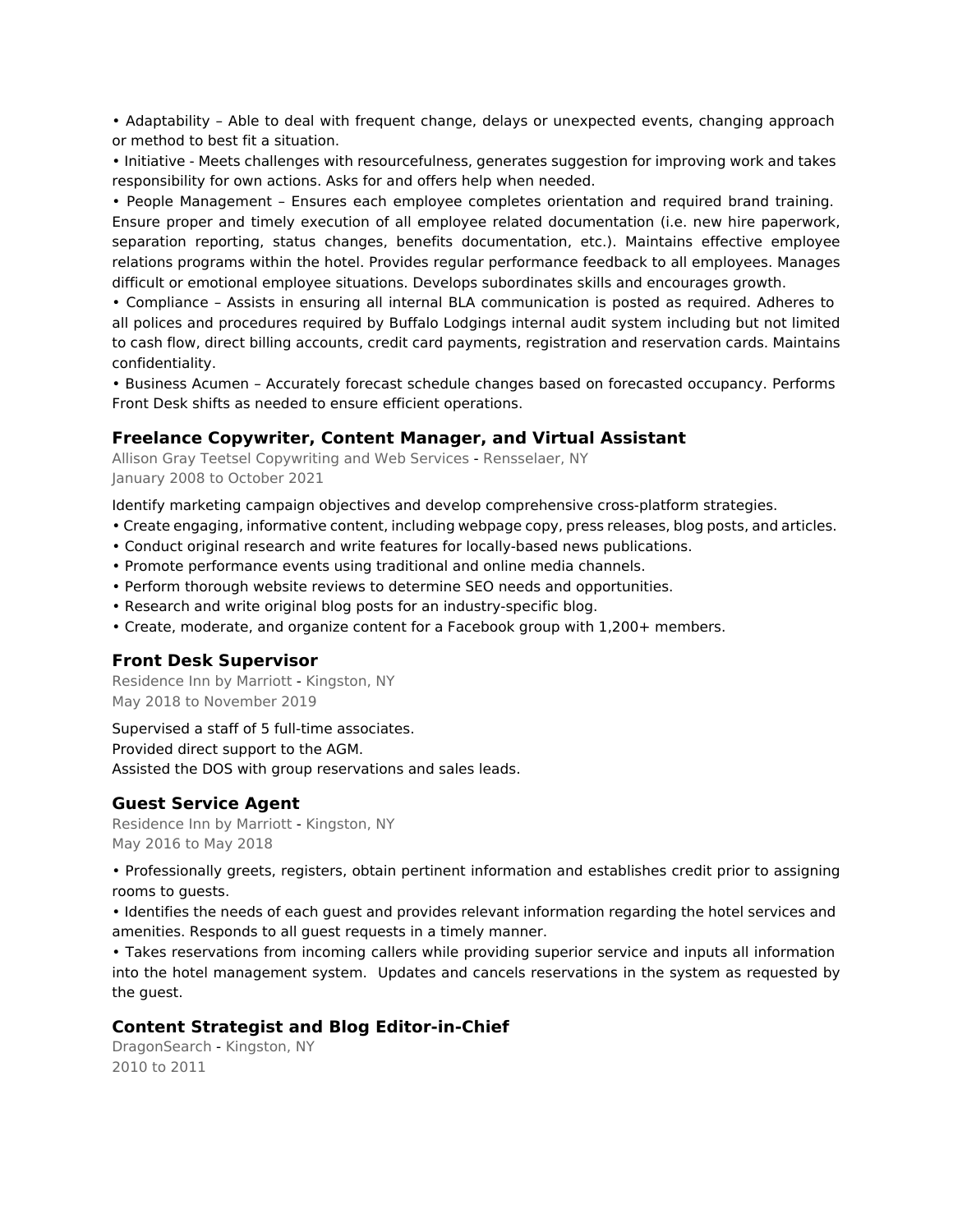Created and promoted unique web content, including website copy, press releases, articles, blog posts, photos, and video for a rotating list of 20+ clients.

- Utilized brand-specific social media accounts to facilitate customer engagement.
- Conducted in-depth keyword research and implemented on-site SEO strategies.

• Assessed and compiled data from Google Analytics into regularly scheduled reports to communicate developments in online branding campaigns and website performance to clients.

• Edited and scheduled blog posts for a team of 10 employees.

## Education

## **Master's in English Education**

SUNY New Paltz - New Paltz, NY 2004 to 2006

#### **Bachelor's in English, Writing Arts Emphasis**

SUNY Oswego - Oswego, NY 2001 to 2004

# Skills

- Social Media Marketing (7 years)
- SEO (5 years)
- Content Creation (5 years)
- Guest Service
- Front Desk
- Customer Service
- Cash Handling
- Receptionist
- Marketing
- Copywriting
- Digital Marketing
- Google Analytics
- WordPress
- Blogging
- Content Management
- Branding
- Keyword Research
- Social Media Management
- Linkbuilding
- SEM
- PPC Campaign Management
- SEO Tools
- Accounts receivable (3 years)